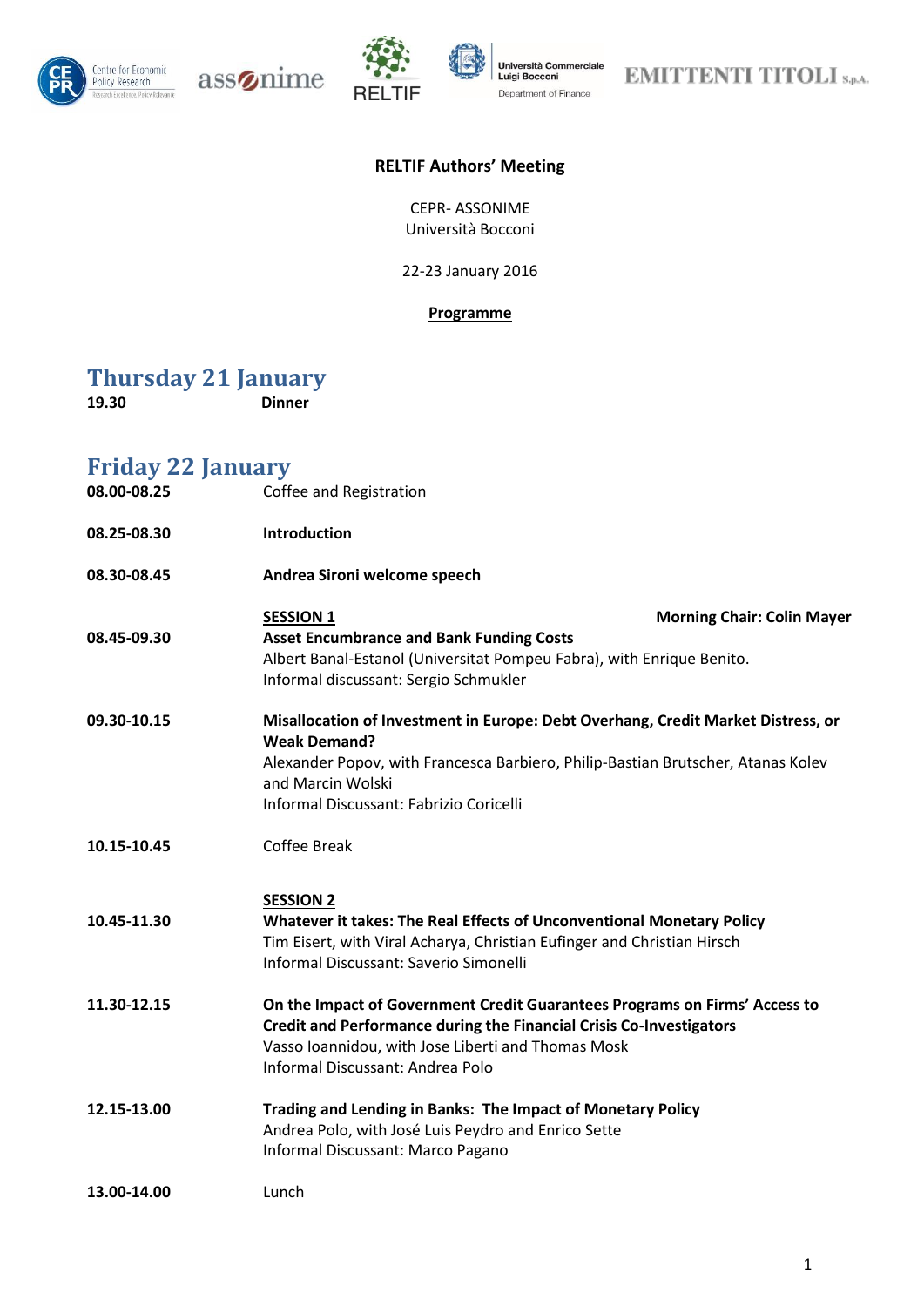







| 14.00-14.45 | <b>SESSION 3</b><br>How Long Do Corporate Borrow? Evidence from Capital Raising Activity<br>Sergio Schmukler, with Juan Jose Cortina and Tatiana Didier<br>Informal Discussant: Alexander Popov | <b>Afternoon Chair: Marco Onado</b> |
|-------------|-------------------------------------------------------------------------------------------------------------------------------------------------------------------------------------------------|-------------------------------------|
| 14.45-15.30 | Does the cost of Capital affect Bank Lending?<br>Steven Ongena, with Claire Célérier and Thomas Kick<br>Informal Discussant: Andrea Resti                                                       |                                     |
| 15.30-16.00 | Coffee Break                                                                                                                                                                                    |                                     |
|             | <b>SESSION 4</b>                                                                                                                                                                                |                                     |
| 16.00-16.45 | Bank Sovereign Exposures, Risk and Lending in the Euro Debt Crisis<br>Marco Pagano, with Carlo Altavilla and Saverio Simonelli<br>Informal Discussant: Steven Ongena                            |                                     |
| 16.45-17.30 | The Determinants of Bank Lending in Europe and the US After the Financial Crisis<br>Alexandra D'Onofrio, with Brunella Bruno and Imma Marino<br>Informal Discussant: Annalisa Ferrando          |                                     |
| 19.30       | <b>Dinner</b>                                                                                                                                                                                   |                                     |

# **Saturday 23 January**

| 08.00-08.30 | Coffee and Registration                                                             |
|-------------|-------------------------------------------------------------------------------------|
|             | <b>SESSION 5</b><br><b>Morning Chair: Stefano Micossi</b>                           |
| 08.30-09.15 | From Start-up to Scale-up: Examining Public Policies for the Financing of High-     |
|             | <b>Growth Ventures</b><br>Thomas Hellmann, with Gilles Durufle and Karen Wilson     |
|             | Informal Discussant: Jose Liberti                                                   |
| 09.15-10.00 | SMEs Access to Market Based Finance: How Euro Area Countries differ?                |
|             | Monica Rossolini, with Paola Bongini, Annalisa Ferrando, Emanuele Rossi             |
|             | <b>Informal Discussant: Eric Nowak</b>                                              |
| 10.00-10.30 | Coffee Break                                                                        |
|             | <b>SESSION 6</b>                                                                    |
| 10.30-11.15 | Inter-Enterprise Credit, Firm Size and Adjustment during Financial Crisis: Evidence |
|             | from Europe                                                                         |
|             | Fabrizio Coricelli, with Marco Frigerio<br>Informal Discussant: Vasso Ioannidou     |
|             |                                                                                     |
| 11.15-12.00 | Financing of SMEs in Light of Crisis and New Regulation - Do Innovations in Market  |
|             | Financing have an impact on the Cost of Capital?                                    |
|             | Eric Nowak, with Alexander Eisele                                                   |
|             | <b>Informal Discussant: Thomas Hellmann</b>                                         |
| 12.00-12.45 | Are Risk Based Capital Requirements Detrimental to Corporate Lending? Evidence      |
|             | from Europe<br>Brunella Bruno, with Giacomo Nocera and Andrea Resti                 |
|             | <b>Informal Discussant: Albert Banal-Estanol</b>                                    |
|             |                                                                                     |